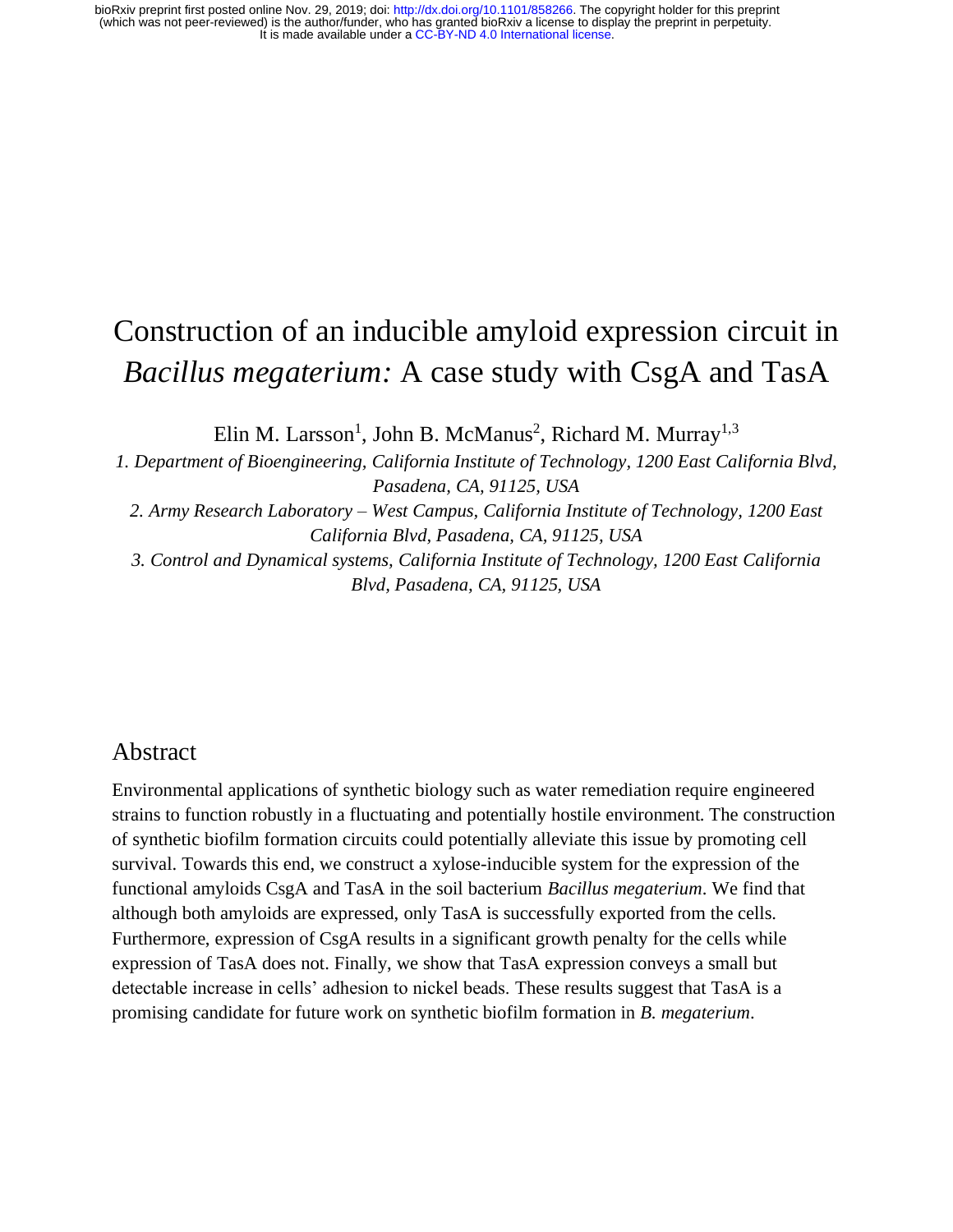# Introduction

Water contamination by a variety of compounds such as heavy metals is becoming a global health issue [1]. Consequently, the demand for high-performance, low-cost, detection and remediation methods are increasing. Microbial biosensors are an emerging solution to this problem in which synthetic biology is used to construct genetic detection circuits [2]. In the case of environmental remediation, one such function can be the ability to sense the presence of toxins and secrete toxin-degrading compounds in response to detection. However, it is important that the chassis be robust to the environment selected for deployment. Since biofilm formation is a common survival strategy for microbial communities in natural environments [3,4], it is possible that when engineering a community, the robustness of the community is increased when cells are clustered in a biofilm-like state. The ultimate aim is therefore to engineer a sensing and remediating community immobilized at the site of contamination. In this study, we explore expression of amyloid fibers in *B. megaterium* as a potential strategy to promote inducible biofilm formation.

### Biofilm formation

A biofilm is an aggregate composed of different microbial species held together by an extracellular matrix made up of compounds produced by the community members [3]. Being in a biofilm increases the microbial community's resistance to environmental stress, antibiotics and the immune response of host organisms [4]. The matrix offers protection to the cells and can facilitate the exchange of nutrients within the community [3]. There are many examples of biofilm-forming microbial communities in nature that facilitate environmental remediation. One such example is wastewater treatment plants where microbial communities degrade nutrients and hazardous chemicals. The communities can be made up of planktonic cells or stuck to a particle in the form of a biofilm [5].

Colonization by biofilm formation is a complex process that involves several steps, the first of which is cell adhesion. Following adhesion is cell growth, and finally, cell detachment [3]. The cells can adhere to each other, to abiotic surfaces or to surfaces covered with a conditioning film made up of various organic and inorganic matter [6]. Biofilm formation is facilitated by the production of exopolymeric compounds (EPSs), adhesion proteins and by integral membrane flagella or pili [6]. Amyloids are fibers expressed by bacteria on the cell surface in order to initiate biofilm formation [7].

### Chassis organism

Like its relative, *Bacillus subtilis*, a model organism for gram-positive bacteria, *B. megaterium* is a non-pathogenic, soil-inhabiting, spore-forming bacterium. It has been utilized for industrial purposes for decades due to its capability to secrete large amounts of recombinant proteins [8]. Unlike *B. subtilis*, *B. megaterium* can maintain freely replicating plasmids and has no alkaline protease activity [8]. Its ability to maintain plasmids allows us to more rapidly screen through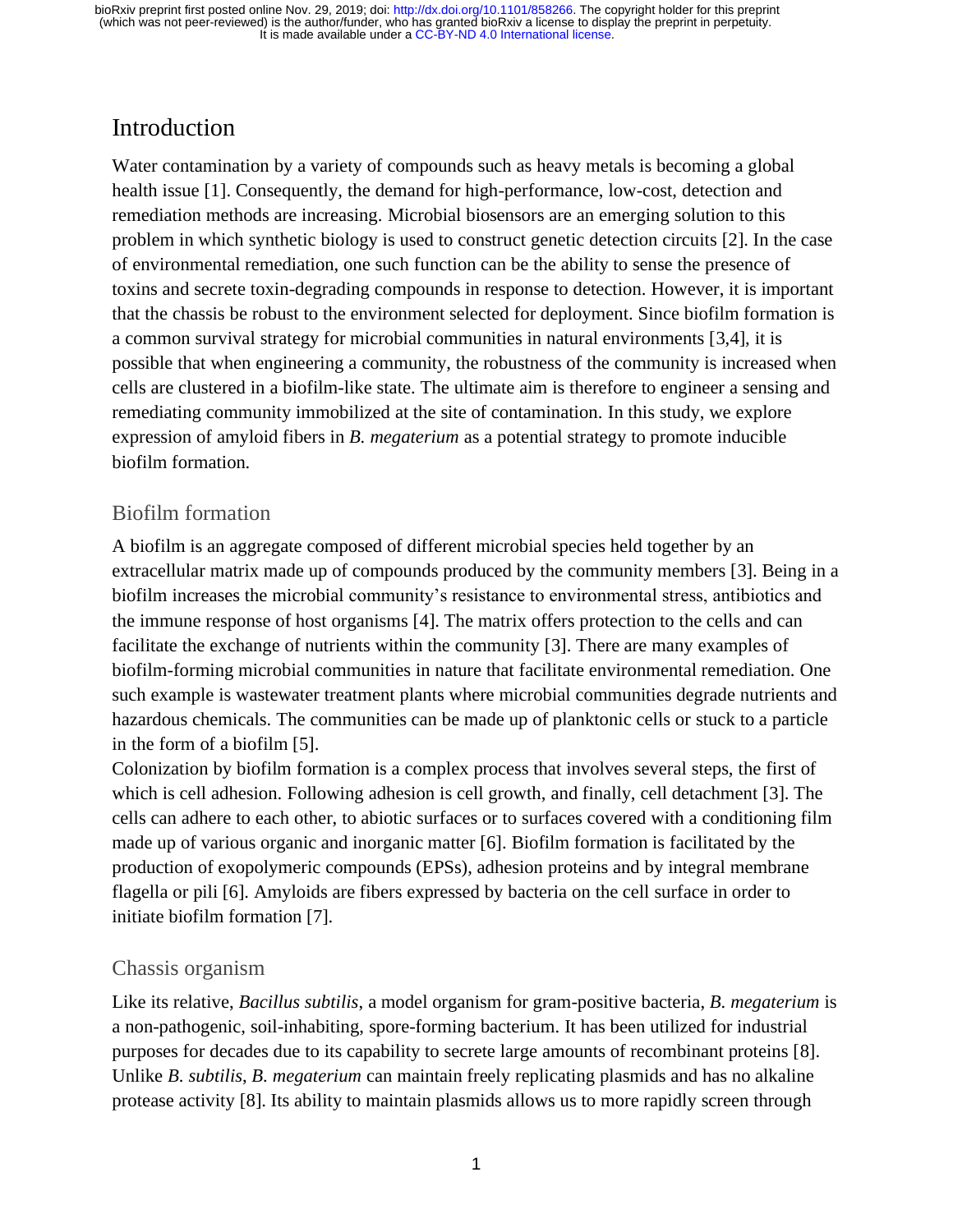different genetic constructs, and the lack of alkaline protease activity makes it ideal for protein production. In future applications, where bioremediation functions may be coupled to detection, the ability to secrete proteins in large quantities may be beneficial.

*B. megaterium* forms biofilms naturally, but in order to have enhanced cell-cell or cell-surface adhesion we first identified amyloid proteins, known to promote biofilm stability [7,9,10], that will express well in *B. megaterium*. The first amyloid protein we wanted to test is the functional *E. coli* amyloid curli that is made up of the major subunit CsgA and the minor subunit CsgB [7]. Curli are well-studied proteins that, when exported, form a net-like structure that becomes the major component of the biofilm matrix [7]. The second amyloid protein we wanted to test was TasA, from the gram-positive bacterium *B. subtilis* [9]. It is not known how much amyloid protein has to be expressed in order to form cell aggregates. An inducible system is a straightforward way to tune the protein expression, by simply titrating the inducer, and thereby evaluate how much induction is appropriate.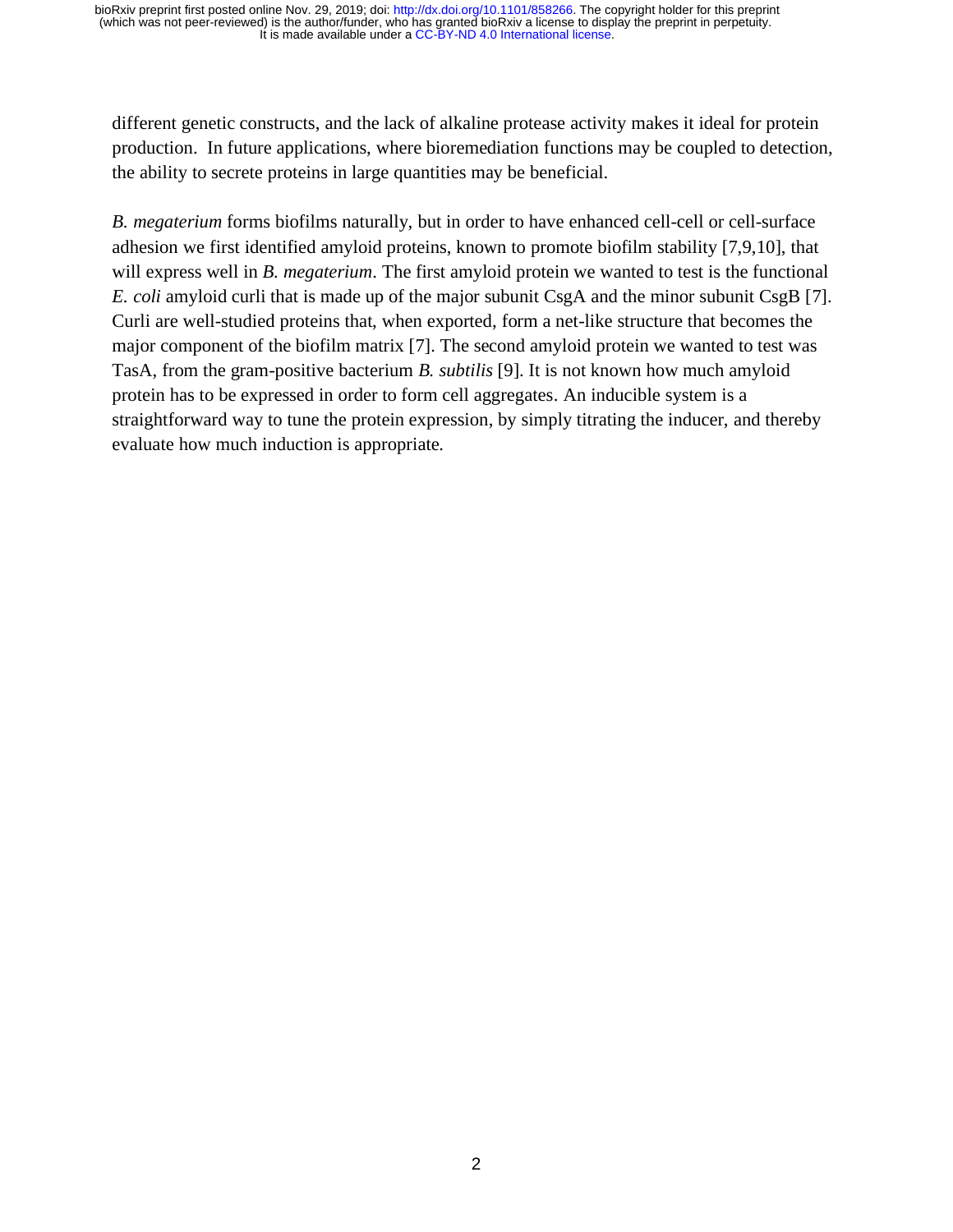# Results

#### *Xylose-inducible constructs were transformed into B. megaterium*

After assembling and confirming the validity of the constructs by Sanger sequencing, they were transformed into the *B. megaterium* ATCC12872 as described in the Materials and Methods section. After transformation, the plasmid was purified from *B. megaterium* cells and sequenced again. Six out of the seven proposed constructs were successfully transformed into *B. megaterium* (see Supplemental data A).

#### *Western blot reveals localization of CsgA and TasA*

In order to evaluate protein expression and localization, the His-tagged amyloids were separated on a polyacrylamide gel, transferred to a nitrocellulose membrane, and identified by immunostaining. Based on amino acid sequence, the calculated molecular weight of CsgA is 17.89 kDa and the calculated molecular weight of  $CsgA +$  linker is 18.47 kDa. For both  $CsgA$ constructs, only the cell pellet fraction contained any protein, suggesting that CsgA is not being exported (Fig. 1A, lanes 1-4). TasA + linker has a calculated molecular weight of 31.77 kDa. Based on immunostaining, TasA is present both in the supernatant and the pellet, suggesting that the protein is being exported (Fig. 1A lane 5 and 6). The band below the pellet fraction TasA (Fig 1A, lane 6) could be a degradation product of TasA.



*Figure 1. (A) Western blot for supernatant and cells of csgA- and tasA-containing constructs. (B) Western blot for supernatant and cells of csgA, csgB, csgB + linker and csgAB constructs.* 

In order to confirm that the size difference between TasA in the supernatant and in the cell pellet could be explained by cleavage of the export tag, the SDS-PAGE gels were calibrated using the ladder proteins of known size. The migration distances of the proteins were measured and then plotted against their known molecular weights and the plot was fit to a linear regression. The molecular weight of the tag is 2.89 kDa. The calculated difference between the internal protein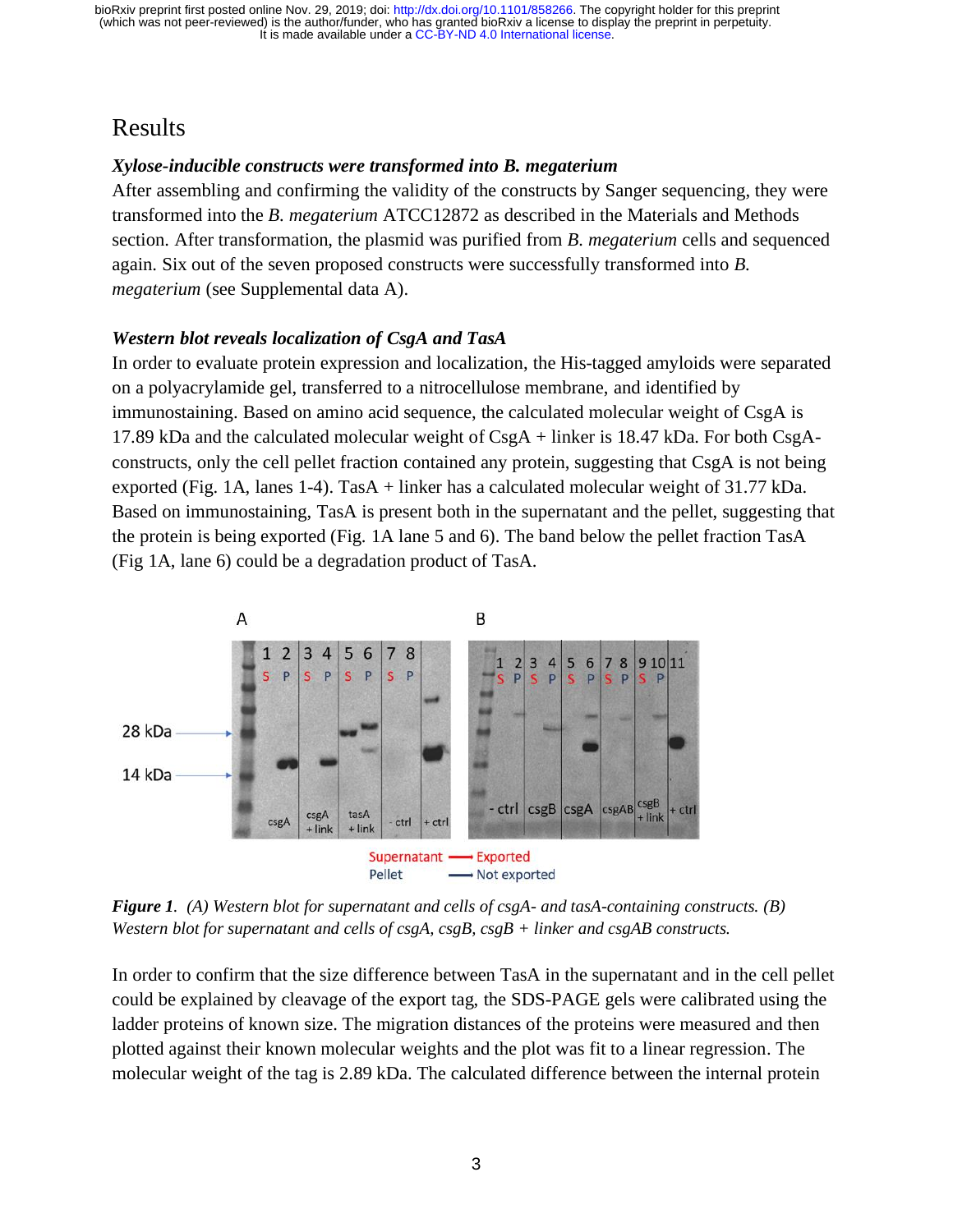and exported protein, using the calibration, is 2.74 kDa, which suggests that the export tag is likely cleaved.

Together these results show that both TasA and CsgA are expressed but only TasA is fully exported.

#### *Western blots suggest csgB and csgAB are not expressed*

In contrast to CsgA and TasA, we found that CsgB and CsgAB were not expressed by *B*. *megaterium* cells. Based on amino acid sequence, the calculated molecular weight of CsgB is 18.77 kDa, the calculated molecular weight of CsgB + linker is 19.35 kDa and the calculated molecular weight of CsgAB is 36.66 kDa. Based on immunostaining, none of these gene products were present in the cell pellet (Fig. 1B). This suggests that neither CsgB nor CsgAB is expressed. Bands of approximately 38 kDa are visible from the pellet of the negative control on the Western blot, CsgB + linker, CsgA and CsgAB (Fig. 1B lane 2, 6, 8 and 10). These bands are likely an artifact of nonspecific binding or over-developing the membrane. The band crossing lane 4 is a technical artifact caused by a piece of dried polyacrylamide gel on the membrane.

#### *Western blot reveals tunable expression of TasA*

In order to determine if different induction concentrations yielded different concentrations of exported amyloid, samples were taken for induced TasA-expressing cells at 0, 3, 10 and 33.3 mM xylose. Based on immunostaining, the expression of TasA is increased with induction and no protein was expressed from the TasA-expressing cells to which no xylose was added (Fig. 2A lane 1 and 2) which means that the leak of the circuit is low. Based on the band intensities we estimated (see Materials and Methods for details) relative exported protein (Fig 2B, left) and the fraction of exported protein (Fig 2B, right) and found that the fraction of exported protein decreases with induction.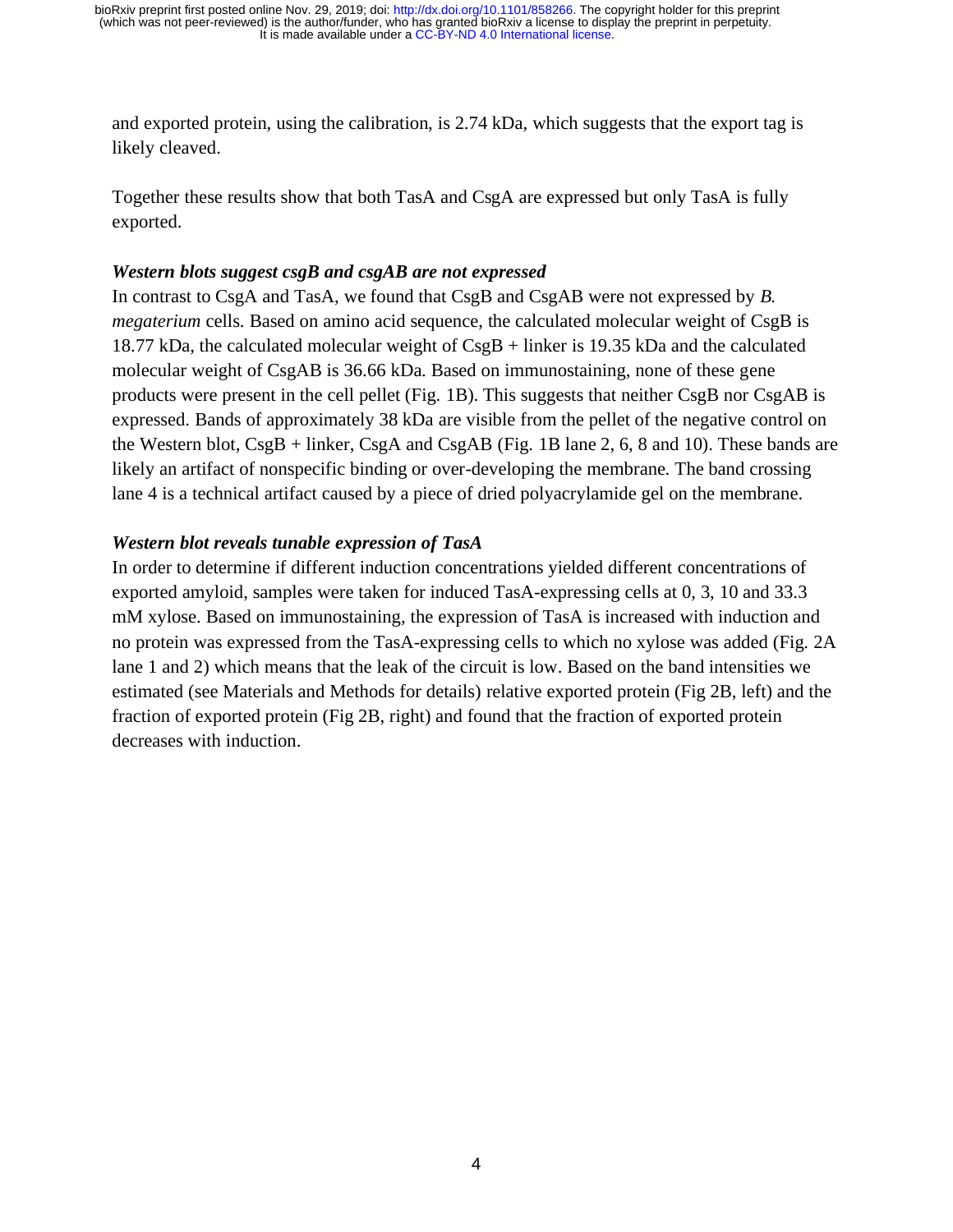

*Figure 2. (A) Western blot for supernatant and pellet of tasA-containing cells at different induction concentrations. (B) Relative exported protein (left) and fraction of exported protein (right).*

#### *Flask cultivation endpoint OD600 measurements suggest csgB is being expressed*

Despite the fact that CsgB was not present on the Western blot, we observed that cells transformed with the *csgB* construct displayed a lower optical density (OD600) reading 3 hours after induction with 33.3 mM xylose compared to an uninduced condition. This behavior is consistent with the behavior of cells containing *tasA* and *csgA* constructs, but not with cells containing an empty control vector or the *csgAB* construct (Table 1). This result suggests that CsgB, despite it not appearing in the Western blot (Fig. 1B), might still be causing expression burden on the cells and yields further evidence that *csgAB* is not being expressed in the cells. Some possibilities that may explain this penalty are protein degradation, cleavage of the His-tag, or the induction level being too high [11]. Furthermore, the samples were probed for expression at 3 hours after induction. This corresponds to growth curve data where cell density is low.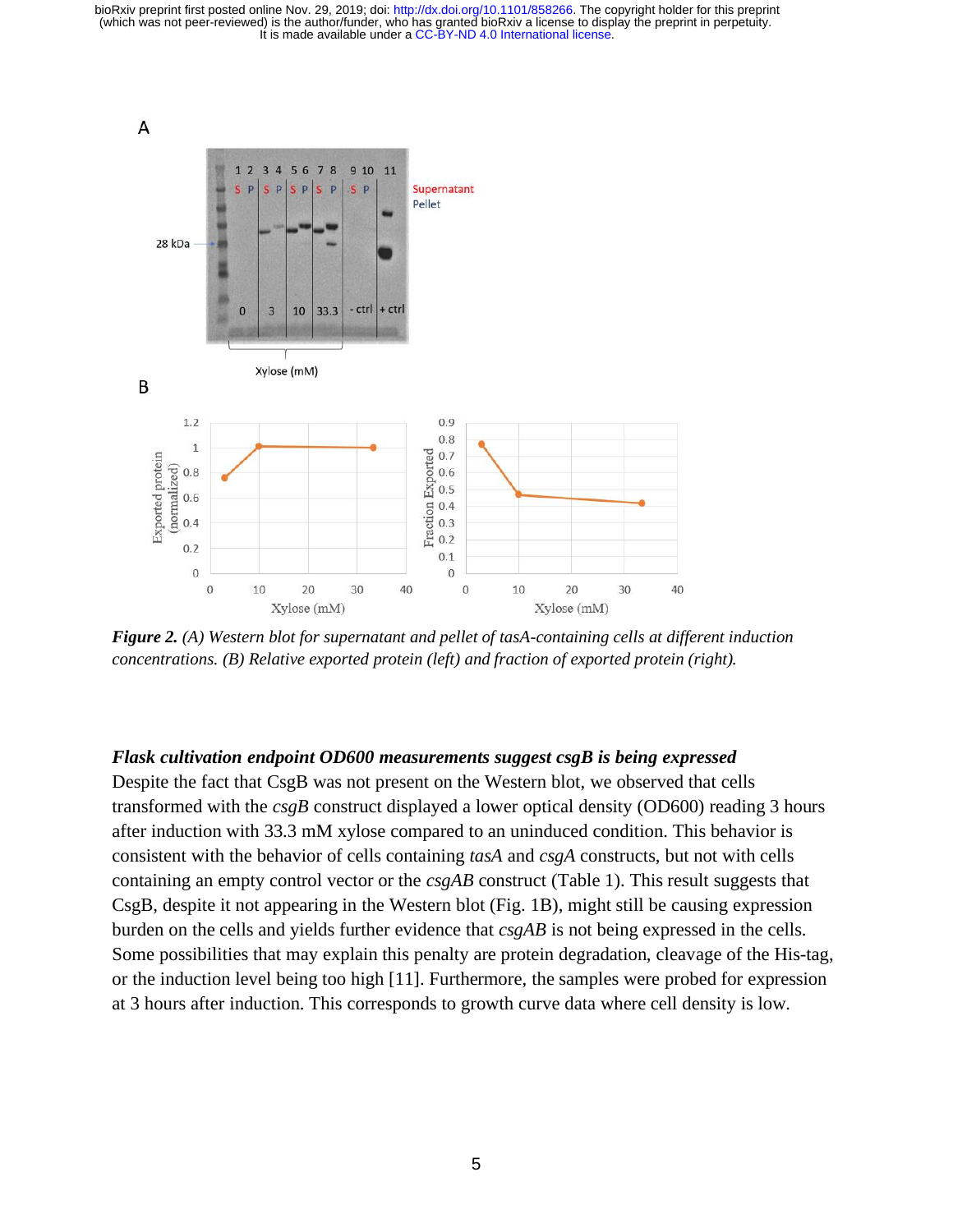| <b>Construct</b>     | Final OD600 (induced) | Final OD600 (uninduced) |
|----------------------|-----------------------|-------------------------|
| csgA                 | 0.816                 | 1.72                    |
| csgB                 | 0.852                 | 2.14                    |
| tasA                 | 1.24                  | 1.71                    |
| csgAB                | 0.598                 | 0.634                   |
| pMM1522 empty vector | 1.96                  | 1.97                    |

**Table 1.** Final measured OD600 for construct-containing cells grown in flasks.

#### *Plate reader induction experiments reveal growth burden caused by expression of CsgA and CsgB, but not TasA*

In order to evaluate the growth burden inferred by induction we grew our construct cells at different xylose concentrations. *tasA*-containing cells were grown in xylose concentrations ranging from 0-33.3 mM. *csgA*-, *csgB*- and pMM1522-containing cells were grown in beef extract containing xylose concentrations over a range of 0-25 mM. All *tasA*-construct growth curves, irrespective of xylose concentration, look similar, suggesting little to no growth penalty when expressing the amyloid protein (Fig. 3B). This also applies to the empty vector cells (Fig. 3D). The *csgA*-construct and *csgB*-construct growth curves show higher burden for higher induction concentrations (Fig. 3A and 3C). In addition to this, the growth curves show a recovery at approximately 8 hours of growth. This is not due to mutational breakage of the circuit, but rather due to cellular consumption of the xylose in the growth medium (see Supplemental data D).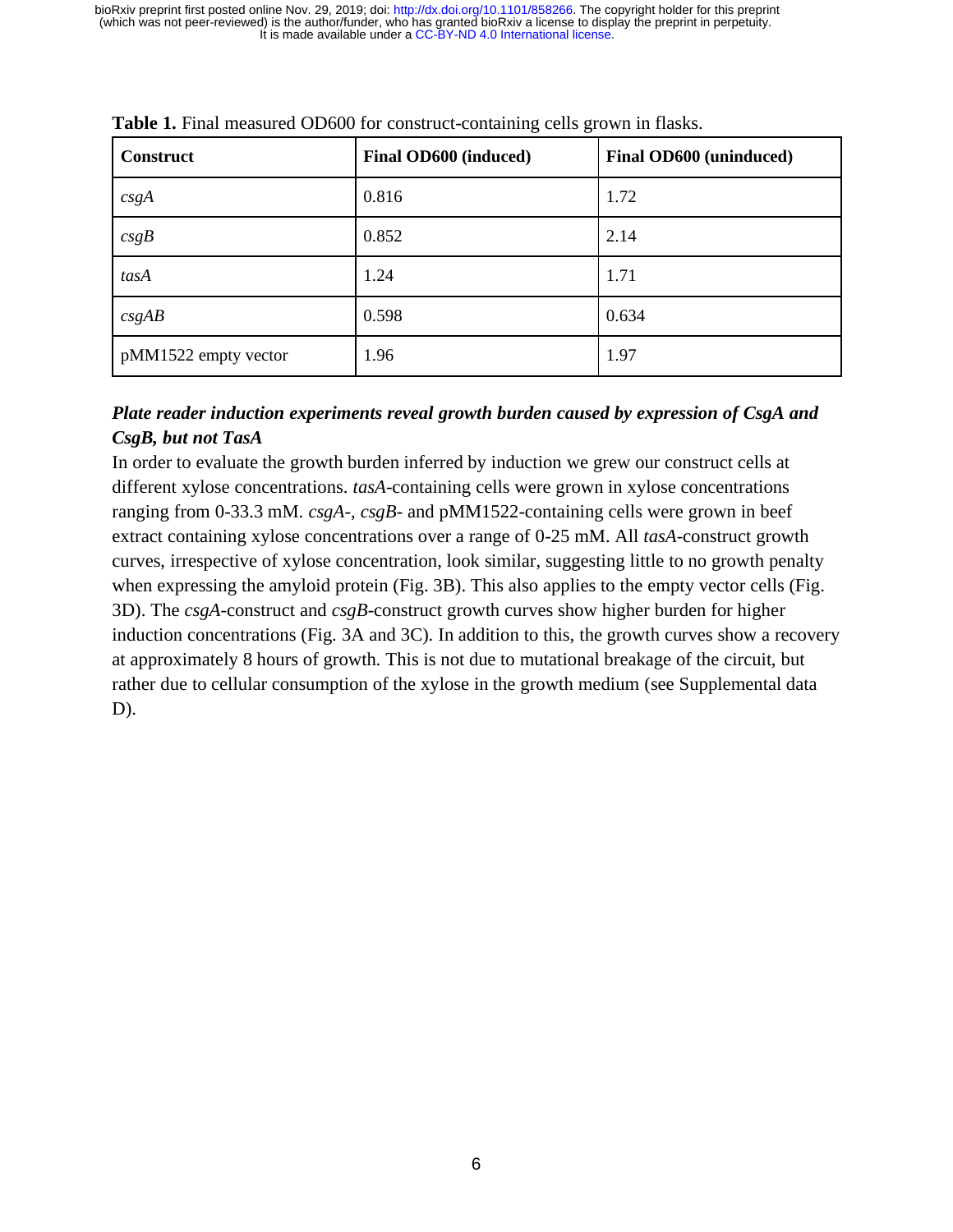

*Figure 3. OD600 measurements of construct cells grown in beef extract in different xylose concentrations for 24 hours. (A) csgA-containing cells. (B) tasA-containing cells. (C) csgB-containing cells. (D) pMM1522 empty vector-containing cells.*

To further evaluate the growth burden associated with producing amyloid proteins the growth curves from the plate reader induction experiments were fit to a four-parameter logistic regression (Fig. 4A), as described in Materials and Methods. When the estimated growth rates and carrying capacities for the *tasA*-containing cells are plotted against the xylose induction concentrations, there is only a small decline for the highest induction concentrations and that the carrying capacity is similar for all induction concentrations (Fig. 4C). Since the biphasic curve shape for the *csgA*-containing cells made it difficult to fit the data to a logistic growth curve, we chose to take a single data point at 8 hours before the second growth phase. The OD600 at that time point was plotted against the xylose induction concentration for *csgA*- and *tasA*-containing cells grown in LB (Fig. 4B). We observe that the OD600 decreases with increasing xylose concentration for *csgA*-containing cells.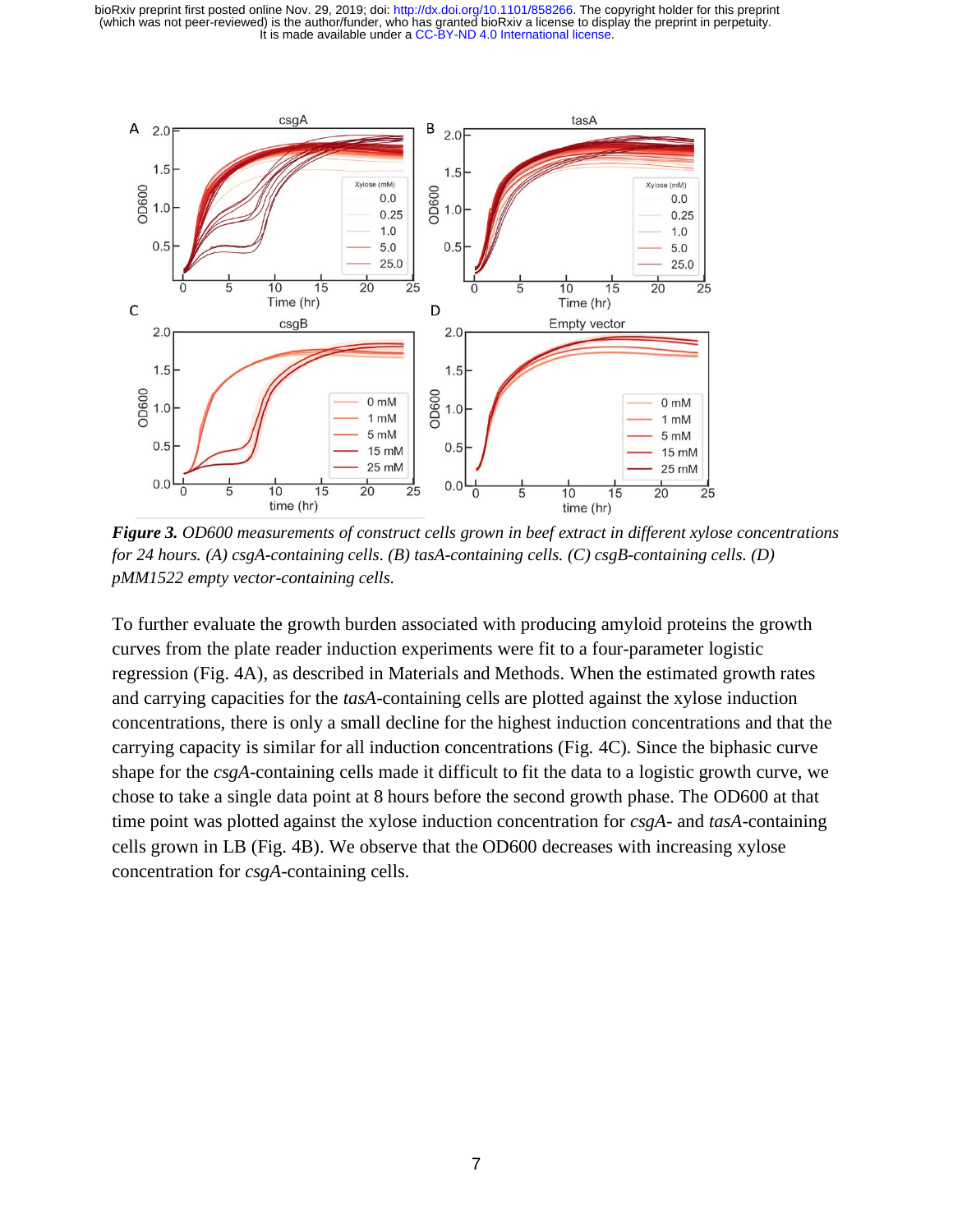

*Figure 4. Curve fits for csgA and tasA constructs. (A) Example of logistic curve fit for tasA-containing cells. The data from one induction concentration (20 mM) is fitted to Equation 1. (B) Measured OD600 at 8 hours for csgA- and tasA-containing cells grown in LB. (C) Growth rate against xylose concentration and carrying capacity against xylose concentration for tasA-containing cells.* 

#### *Initial nickel bead column experiment shows minimal adhesion effect of TasA expression*

To evaluate if the expression of TasA increased cell-cell adhesion, cells expressing His-tagged TasA were evaluated for their ability to bind nickel resin (see details in Methods subsection "Nickel bead column assay"). The protocol is outlined in Fig. 5. If the amyloids form a net-like structure around the cells, binding of the hexahistidine-tag to the nickel resin should also retain some of the cells. After counting the colonies, the ratio between cells from the resin portion and the total number of cells (cells in flow-through and from the resin) was calculated. A high ratio means that the amyloid is promoting cell adhesion to the beads. As expected, the ratio is higher in the induced condition, however although the effect was statistically significant, the magnitude of the effect size is very small (see Fig. 5B and Supplemental data E). This suggests that cell-cell adhesion, as measured by the nickel binding assay, is indeed promoted by expression of TasA but not to a large extent.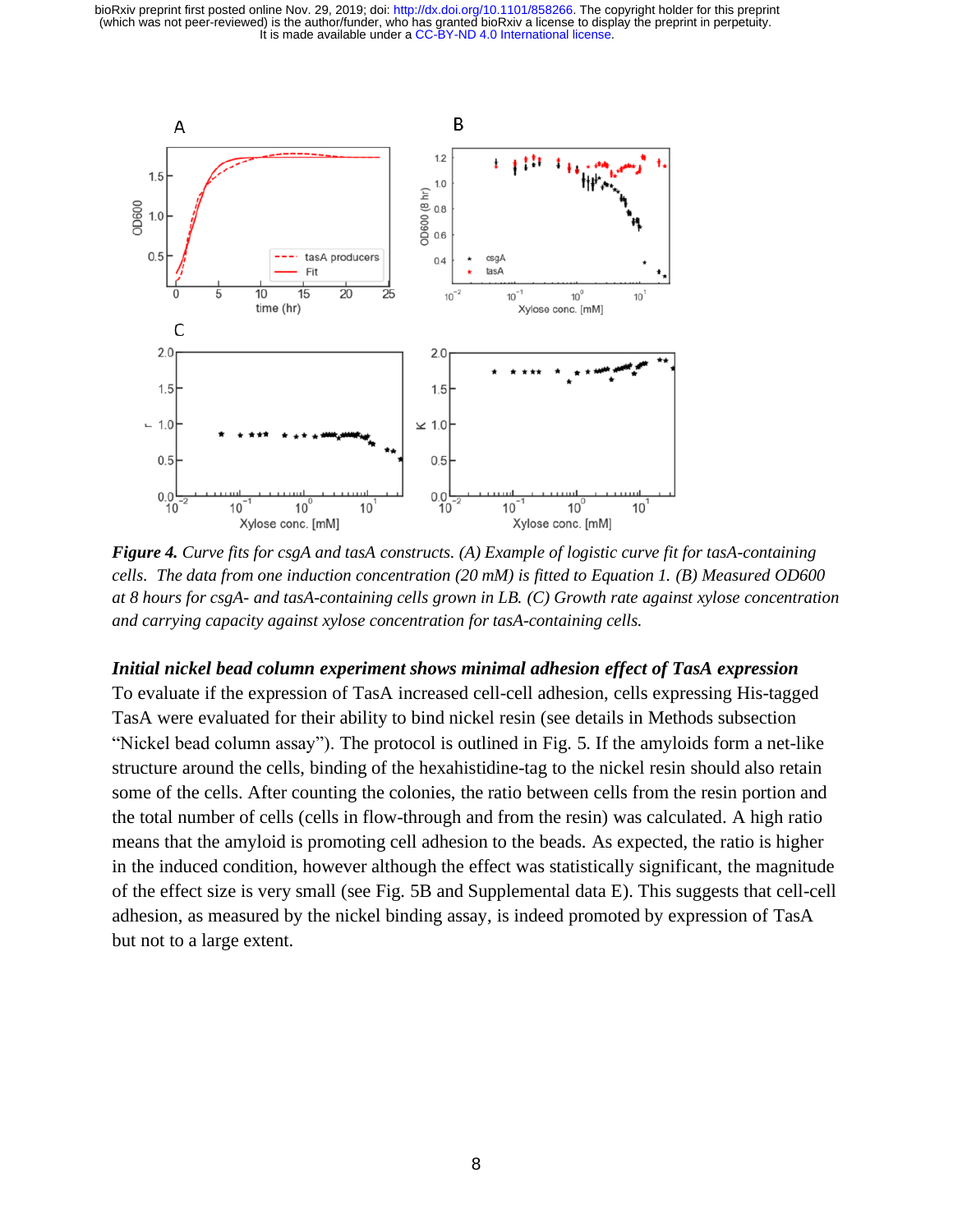

*Figure 5. (A) Overview of Nickel bead column assay. (B) Calculated ratios for induced and uninduced cells from three experiments.*

### Discussion

The effect from cell-cell adhesion by expression of TasA is very small but could potentially be larger if the assay protocol was optimized. The samples for the Western blots were taken from cultures that had been growing at 37<sup>o</sup>C with shaking. Ideally the experiment conditions should be more similar to these conditions. One adjustment could be to let the cells grow for a few hours after induction before loading them to the column. This would allow the cells to produce and export more protein before encountering the beads. Another adjustment could be to vary the volume of the beads to prevent the column from being "overloaded" with cells. In addition to improving the nickel bead column assay, alternative assays should be identified to check for adhesion induced by TasA. One option is to develop an assay using microscopy. If improved cell-cell adhesion can be confirmed by other assays than the current one, the next step is to confirm inducible biofilm formation. And lastly, robustness in environmental contexts with and without biofilm should be tested in order to determine the benefit of biofilm formation to survivability.

The construction of the *tasA*-circuit means that the goal of creating an inducible amyloid expression gene in *megaterium* was satisfied. Furthermore, the fact that TasA is being exported (Fig. 1A) and shows minimal growth burden at high expression (Fig. 3B) suggests that TasA is a promising choice for the continued development of an inducible cell-cell adhesion circuit for *B. megaterium*. In contrast to TasA, CsgA could not be successfully expressed and exported. Curli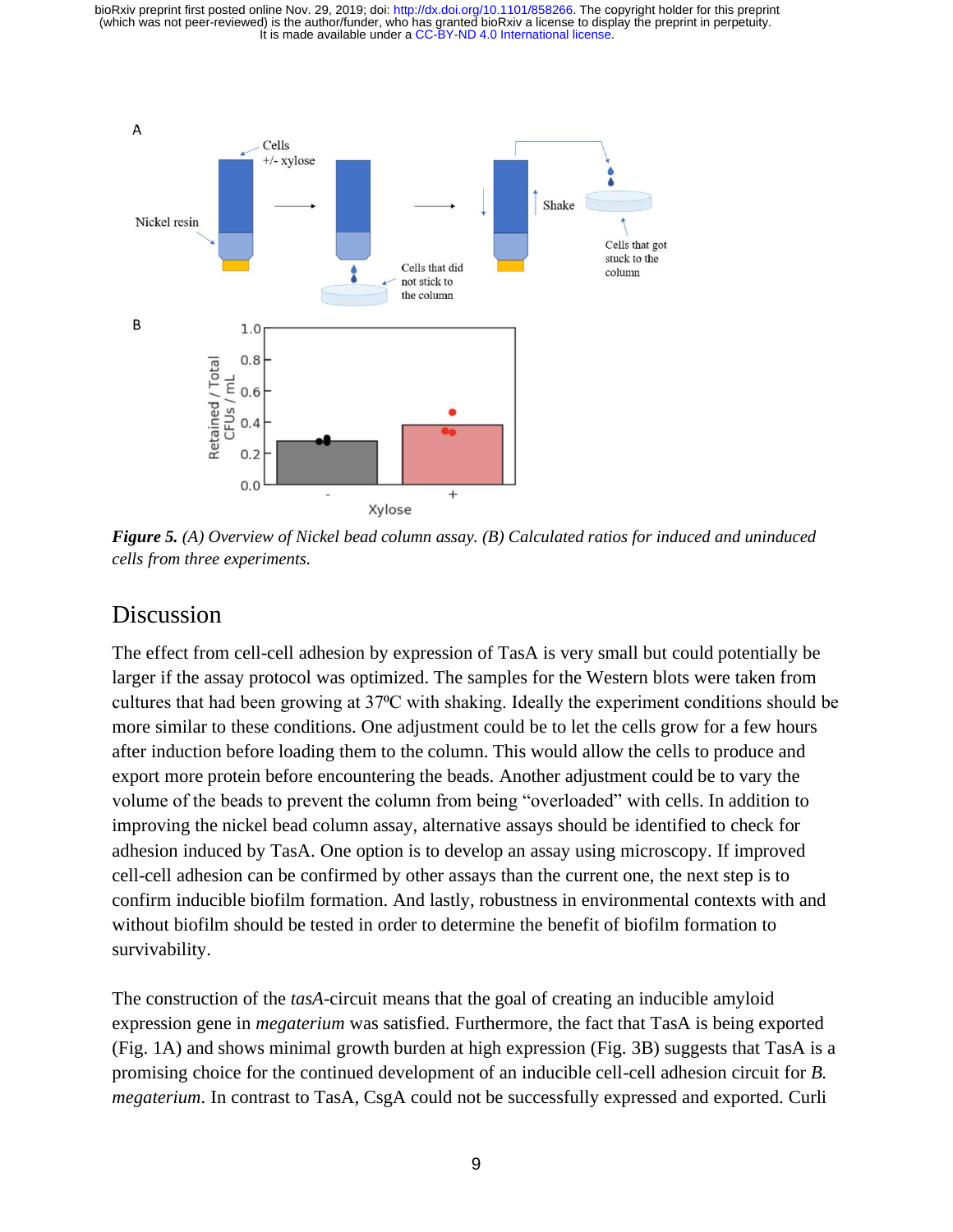are normally expressed in *E. coli*, which require a complicated machinery for export. This may explain why we do not observe secretion of the curli protein in *B. megaterium*, despite the secretion tag. This suggests that the expression of exogenous genes from closely related species is preferable.

Using synthetic biology to engineer systems for environmental sensing and remediation is of great importance. A step on the way towards building these systems is finding ways to increase the robustness of microbial communities in harsh environments. In this study, we built a xylose inducible amyloid expression circuit for *B. megaterium* with the aim of promoting cell-cell adhesion as a first step in the direction towards this goal.

## Materials and Methods

#### Circuit design

The xylose-inducible genetic construct was designed using the plasmid pMM1522, which has a xylose inducible promoter (Fig. 6 and Supplemental data A). The gene sequences for each amyloid protein (CsgA, CsgB, CsgAB and TasA) were codon optimized and a *lipA* export tag and linker sequence, optimized for *B. megaterium* [12], was added to the N-terminus in order to export and cleave the tag. A hexahistidine tag was added at the C-terminus in order to evaluate protein expression by Western blotting.



**Figure 6. Schematic figure of construct design.** (A) Each construct contains a xylose inducible promoter, a strong expression ribosome binding sequence (RBS), an export tag, the amyloid gene, a hexahistidine-tag and a terminator. (B) For some of the constructs, the export tag is followed by a linker sequence.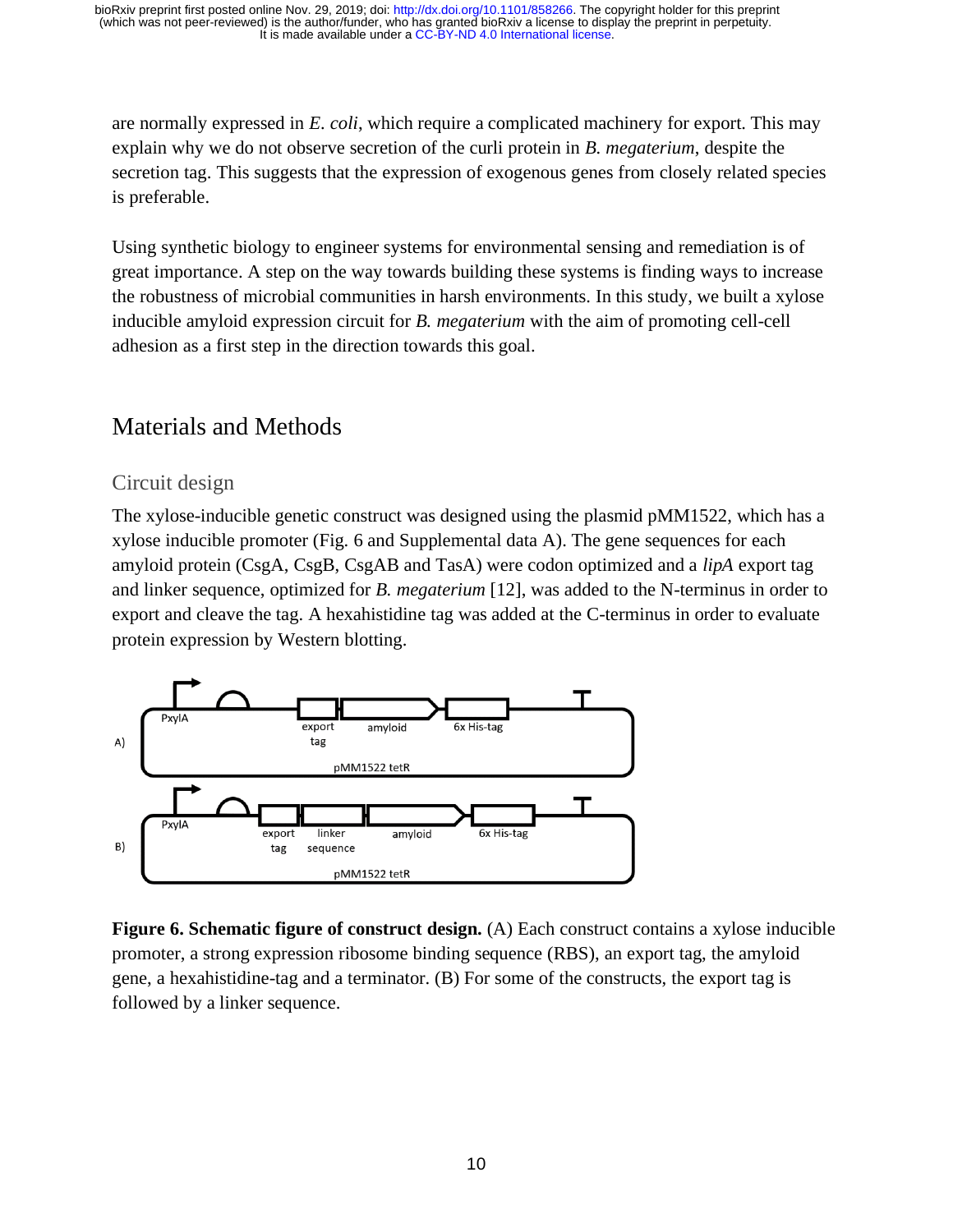### UNS-cloning and transformation of *E. coli* cells

The parts described in Figure 1 were assembled using homologous unique nucleotide sequences (UNS) and Gibson assembly [13,14]. DNA sequences containing an RBS, a secretion tag, a linker sequence, the gene of interest and a His-tag were synthesized by idtDNA. UNS sequences were added to the 3' and 5' ends of each part by PCR-amplification. The PCR products were separated on a 1% agarose gel and purified using a QIAquick Gel Extraction Kit (Qiagen). The parts were assembled using the NEB HiFi DNA Assembly kit (New England Biolabs) with an incubation time of one hour at  $50^{\circ}$ C. A volume of 1  $\mu$ L from each assembly reaction was transformed into *E. coli* chemically competent cells and plated onto LB-agar containing carbenicillin (100 µg/ml) and grown overnight at 37ºC. The correct assembly of each construct was confirmed by Sanger Sequencing.

### Transformation of circuit into *B. megaterium*

#### Preparation of *B. megaterium* protoplasts

Cultures of *B. megaterium* cells were grown overnight in LB. A volume of 1 ml of the overnight culture was used to inoculate 50 ml of LB in a baffled flask. The cells were incubated at 37ºC at 250 rpm shaking until OD600 reached ~1. The cells were pelleted by centrifugation at 4ºC for 15 minutes and 3000 rcf and resuspended in 5 ml freshly prepared SMMP containing 2 mg lysozyme. The cells were incubated at 37ºC for 30 min with smooth shaking. The protoplasts were then harvested by centrifugation at 1300 x g for 10 minutes. The supernatant was decanted, and the protoplasts were suspended in 5 ml of SMMP. The cells were washed once more and then suspended in 4 ml SMMP and 1.25 ml of 50 % glycerol was added. The cells were either used directly or stored at -80ºC.

#### Transformation of *B. megaterium* protoplasts

500 µl of protoplasts was mixed with 5 µl of DNA in 15 ml tubes. 1.5 ml of PEG-P was added and mixed carefully by inverting the tube. The mixture was incubated for 2 minutes at room temperature. 5 ml of SMMP was added and mixed by carefully inverting the tube. The cells were then harvested by centrifugation at 1300 rcf for 10 minutes. The cells were resuspended in 500 µl SMMP and incubated at 30ºC for 45 minutes without shaking followed by 45 minutes with smooth shaking. The cells were then mixed with 2.5 ml CR5 top agar and poured onto plates with selection and grown overnight at 30ºC.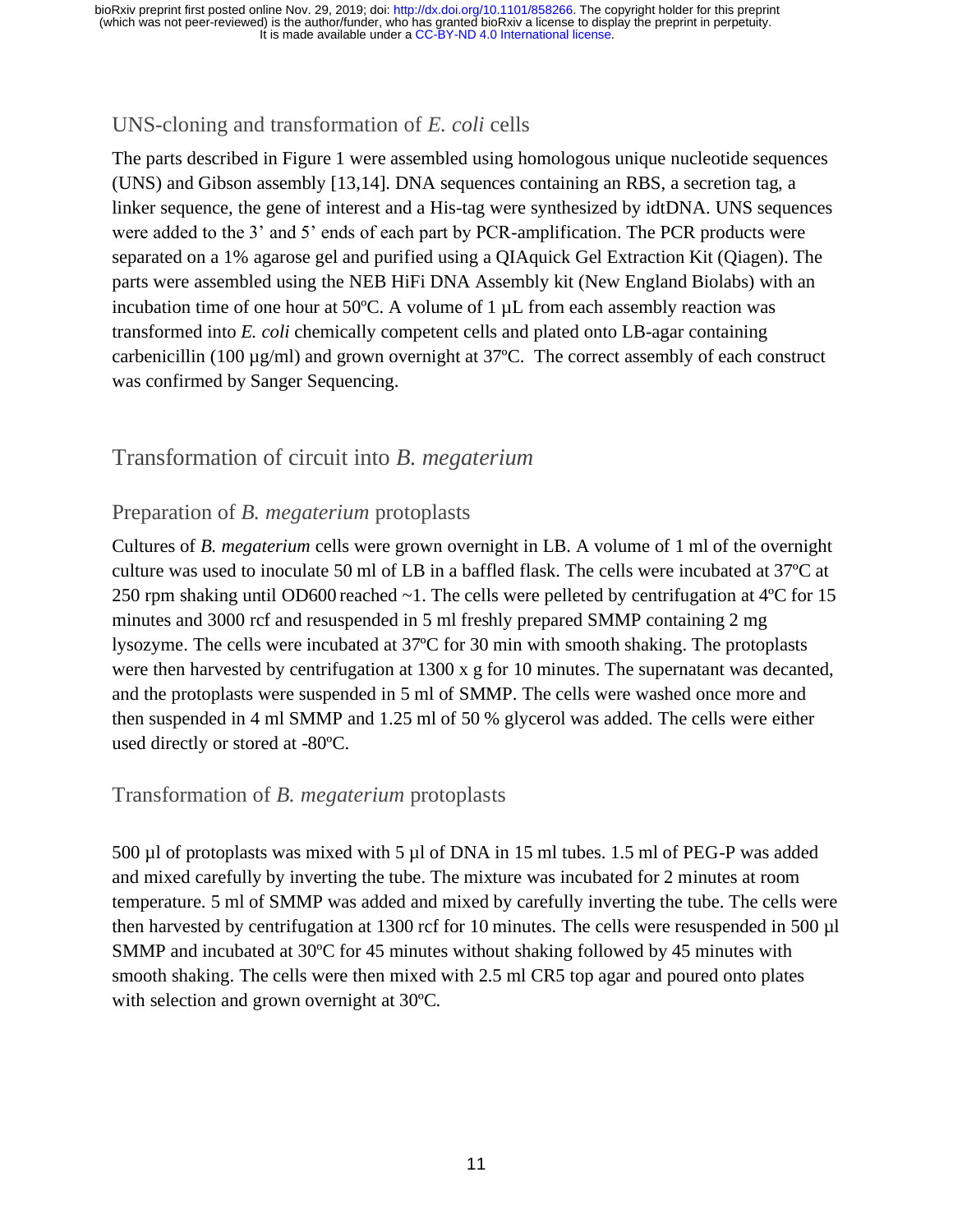# Evaluation of amyloid expression

### Xylose induction plate reader experiment

Starting from an individual colony, 5 ml of LB containing 10 ug/mL of tetracycline was inoculated and grown overnight. The overnight culture was then diluted 1:100 into fresh 5% beef extract medium (see Supplemental data C for explanation of choice of growth medium) and antibiotic and grown up to mid-log (OD600 0.4-0.7). The cells were then diluted 1:2 into a 96 well with final xylose concentrations ranging from 0 to 33.3 mM. A Biotek Synergy H1 plate reader was used with a 96 well matriplate (DOT Scientific MGB096-1-2-LG-L) at 37ºC with maximal linear shaking and OD600 measurements were taken every 7 minutes for 24 hours.

### Western blot

Cells were grown overnight from a glycerol stock. The cells were then diluted 1:100 into LB containing 20 µg/ml tetracycline. The cells were split into two tubes and xylose to a final concentration of 33.3 mM was added to one of the tubes. Water was added to the second tube to the same final volume. The cells were grown at 37ºC for 3 hours and the final OD was measured. The cells were pelleted, and the supernatant was collected. The cells were washed with PBS once and then resuspended in PBS containing 1 mg/ml lysozyme and incubated at 37ºC for 10 minutes. The samples were frozen at -80C for later use.

Samples of 30  $\mu$ l each were thawed and mixed with 10  $\mu$ l of 4x NuPAGE LDS sample buffer (ThermoFisher). The samples were incubated at 98ºC for 10 minutes and 10 µl of each mixture and a SeeBlue Plus2 pre-stained protein ladder (Thermofisher) were loaded onto a NuPAGE 4- 12 % Bis-Tris polyacrylamide gel (ThermoFisher). Proteins were separated by electrophoresis for 30 minutes at 200 V. The proteins were transferred from the gel to a nitrocellulose membrane using a iBlot 2 device (ThermoFisher) and the membrane was immunostained using an iBind instrument (ThermoFisher). The primary antibody was Rabbit anti-hexahistidine tag and the secondary antibody was Goat anti-rabbit conjugated to horseradish peroxidase. The blot was developed for 1-2 minutes using a SuperSignal West Pico PLUS Chemiluminescent substrate (ThermoFisher) and imaged.

Band intensities were measured using ImageJ [15] in order to calculate an estimate of the relative amounts of exported protein. The relative exported protein was calculated by normalizing the band intensities by the band intensity of the 33.3 mM induction level. The fraction of exported protein was calculated by dividing the intensity of the supernatant band with the intensity of the supernatant band and the intensity of the pellet band after subtracting background.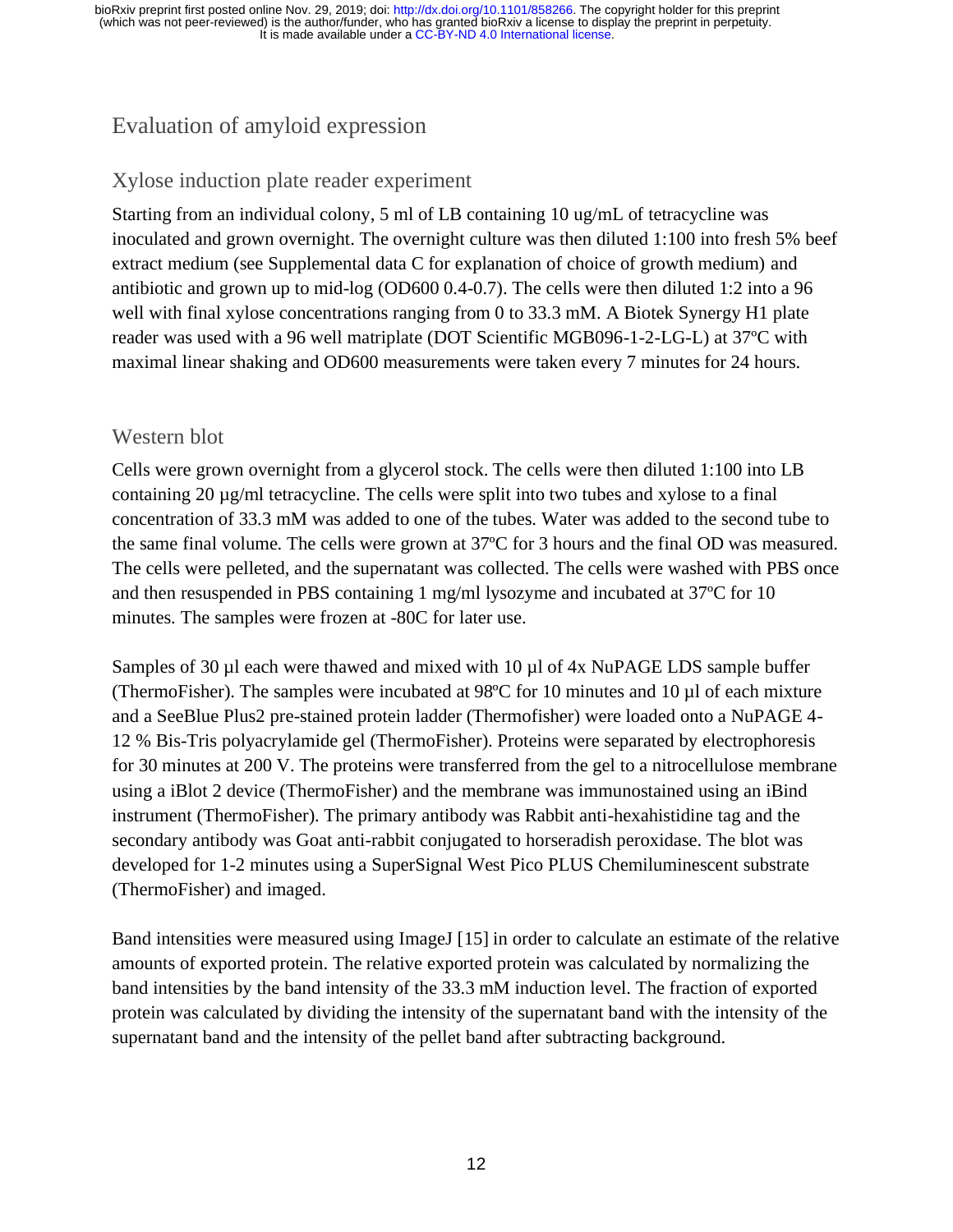### Curve fitting

The growth curves from the plate reader induction experiment were fit to a logistic curve (Equation 1) using Python.

$$
f(t) = \frac{K}{1 + (\frac{K - x_0}{x_0}) \cdot e^{-rt}} + b,\tag{1}
$$

where *K* is the carrying capacity, *r* is the growth rate,  $x_0$  is the initial cell concentration, *t* is the time and *b* is the floor term (accounting for background). Growth rates and carrying capacities for different induction concentrations were estimated from the curve fit (using Python).

#### Nickel bead column assay

Starting from an individual colony, an overnight culture was grown in LB. The cells were diluted 1:100 in 5% beef extract and grown to mid-log. A column was loaded with 1 ml nickel resin and washed with 3 ml of water and then 10 ml of 5% beef extract. 10 ml of cells were carefully layered on top of the resin and incubated for 4 hours at room temperature with or without xylose inducer (33.3 mM). After four hours, the column was unplugged and the flow-through was collected. After that, the column was plugged and filled with 10 ml beef extract and the resin was mixed with the extract. The flow-through portion and the nickel portion were then plated onto separate tetracycline plates in different dilutions and grown overnight at 37ºC. The next day, the colonies of the plates with an appropriate number of colonies  $(\sim 30{\sim}200)$ , were counted. The ratio between the number of colonies on the plate with the resin portion and the total number of cells (resin portion and flow-through portion) was then calculated. The ratios for the induced and uninduced case were then compared.

#### Statistical analysis of nickel bead column assay data

CFU/mL values for retained cells and flow-through cells were used to compute ratios of retained cell density / total cell density for each replicate in each condition. The ratios in the induced condition were assessed for statistical significance against the ratios in the uninduced condition by using a nonparametric permutation test where the null hypothesis is that the distribution of ratio values in the induced and uninduced condition are equal. The difference of the means in the two conditions was used as the test statistic The test was performed as follows: we pooled the ratio values for both conditions together, shuffled the data, and randomly labeled half of these values as "induced" and the other half as "uninduced", and calculated the difference between the mean of the "induced" set and the mean of the "uninduced" set. This process was repeated 100,000 times. The p-value is the frequency of the event that the difference of means computed after shuffling was greater than or equal to the difference of means observed empirically in our experiment. The test was implemented using a custom Python script.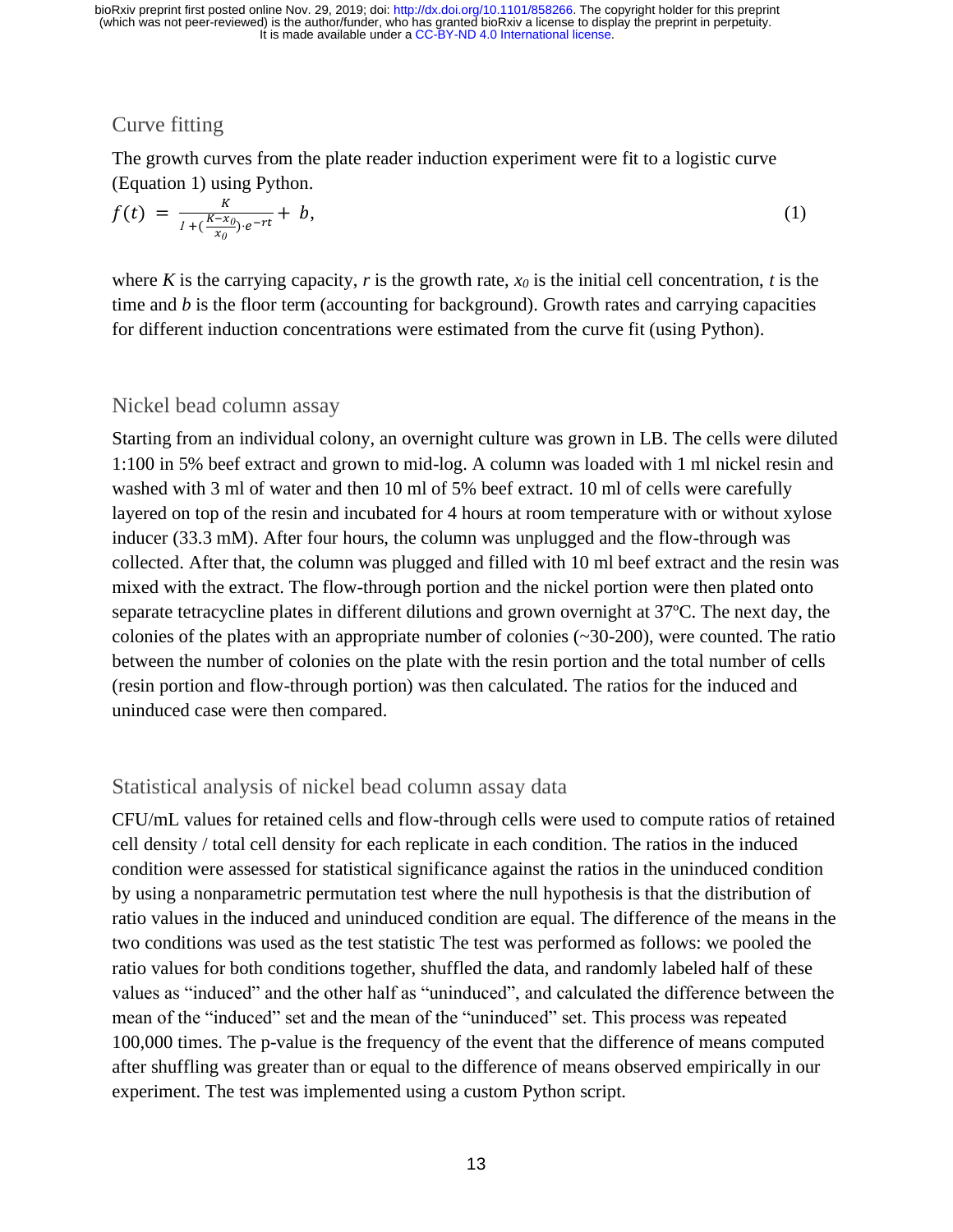# Acknowledgments

This research is supported by the Institute for Collaborative Biotechnologies through contract W911NF-19-D-0001 from the U.S. Army Research Office. The content of this report does not necessarily reflect the position or the policy of the Government, and no official endorsement should be inferred.